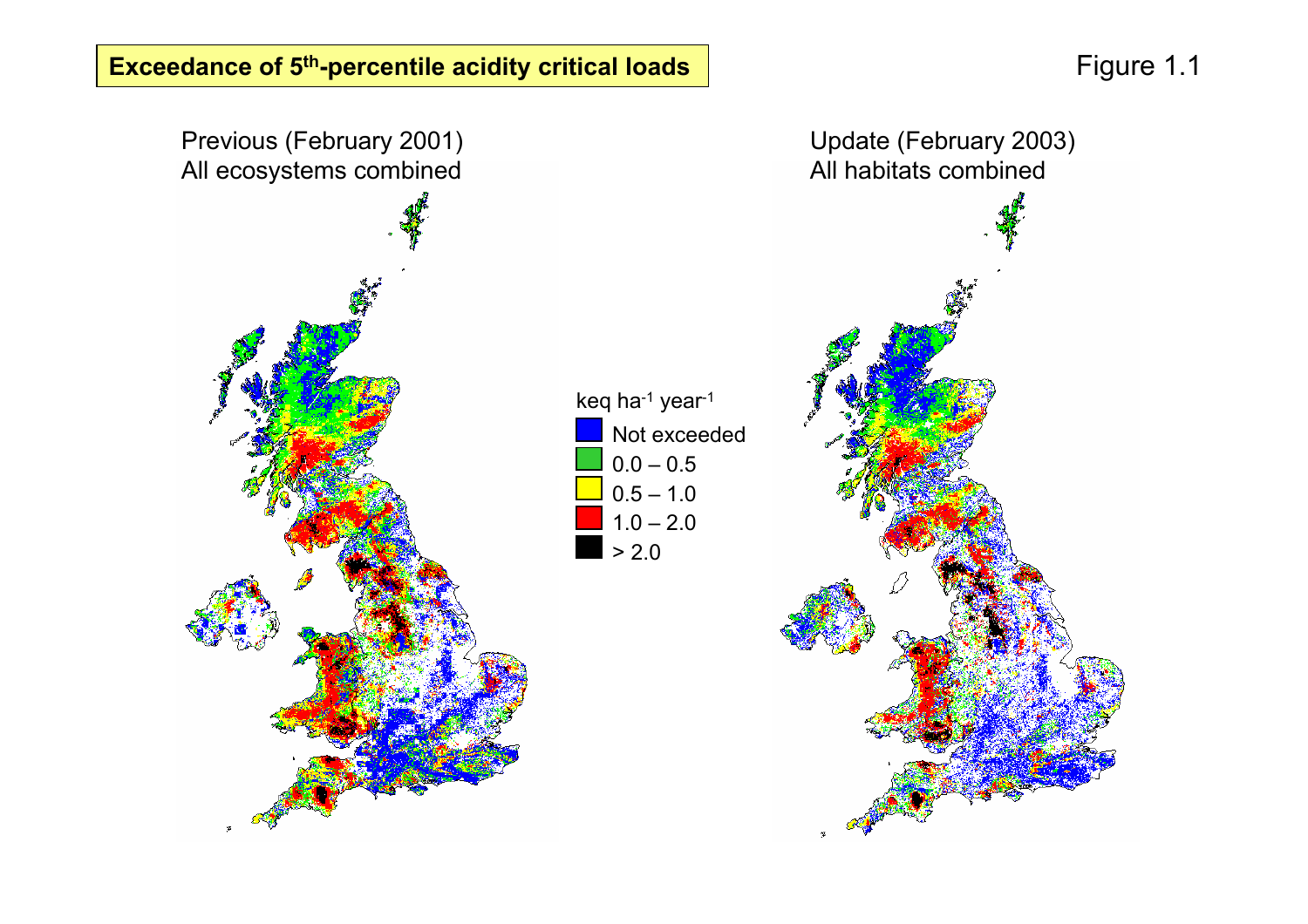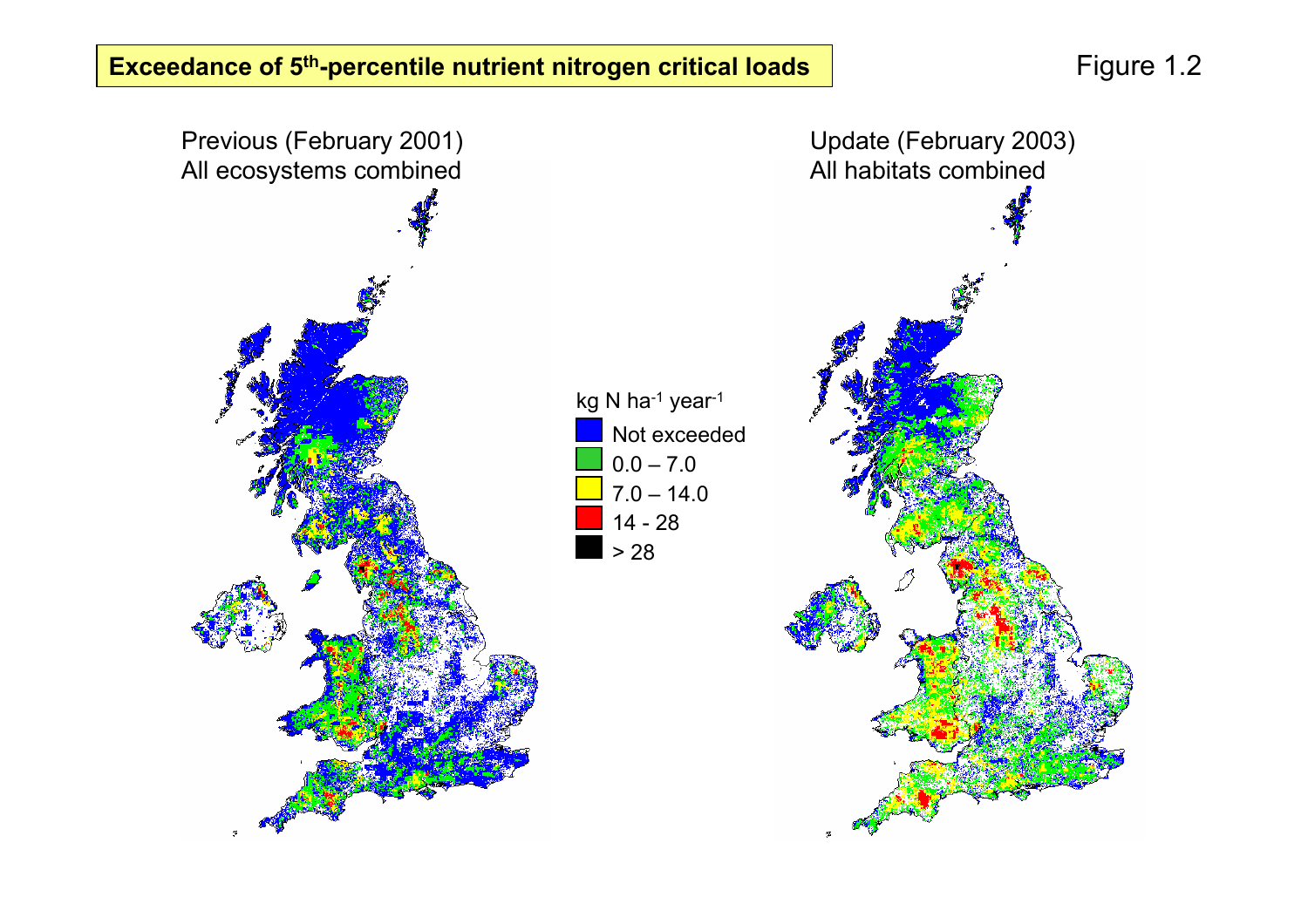# Total acid deposition (S + NOx + NHx) 1995-97 **Figure 1.3**

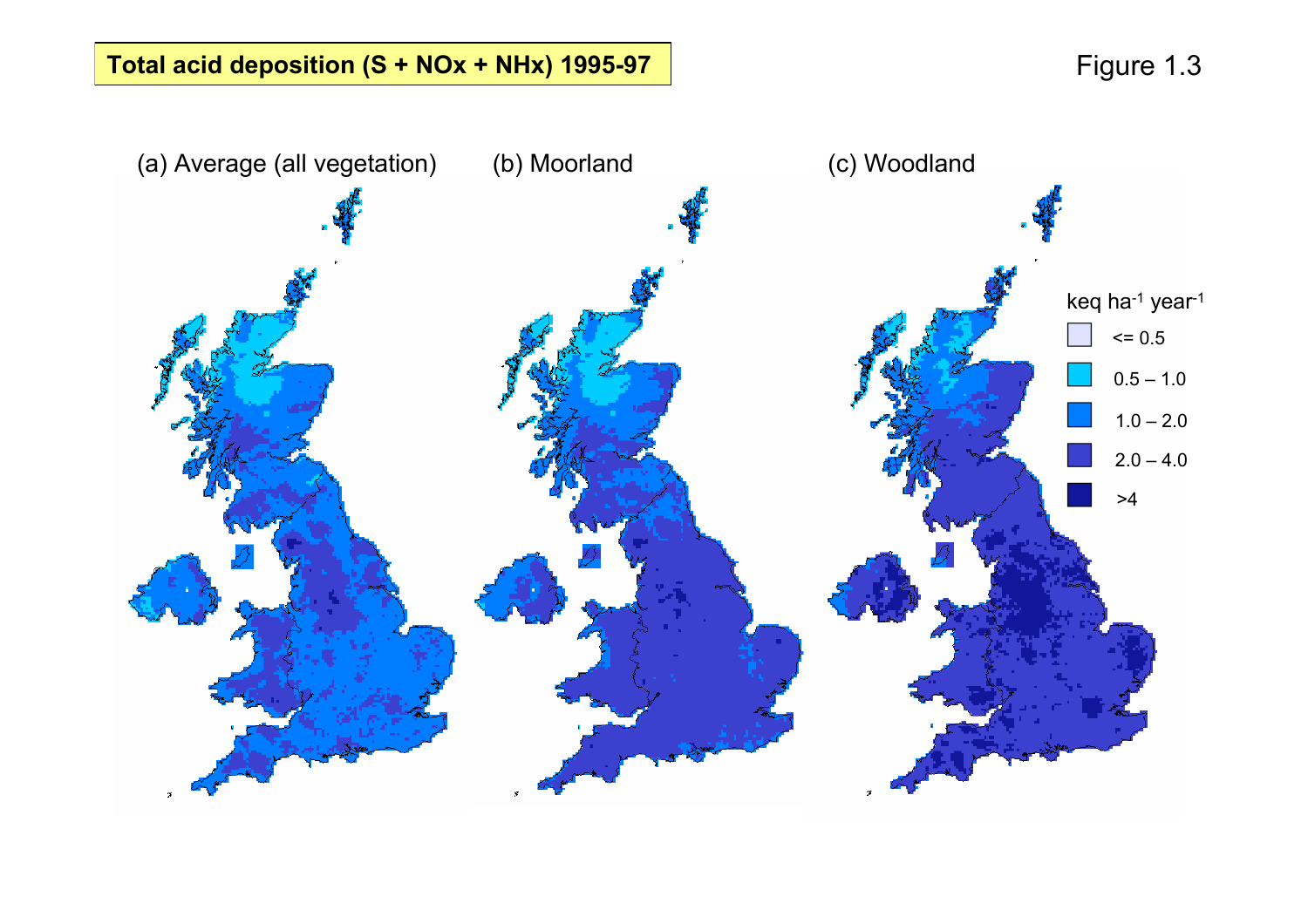# **Total nitrogen deposition (NOx + NHx) 1995-97 Figure 1.4**

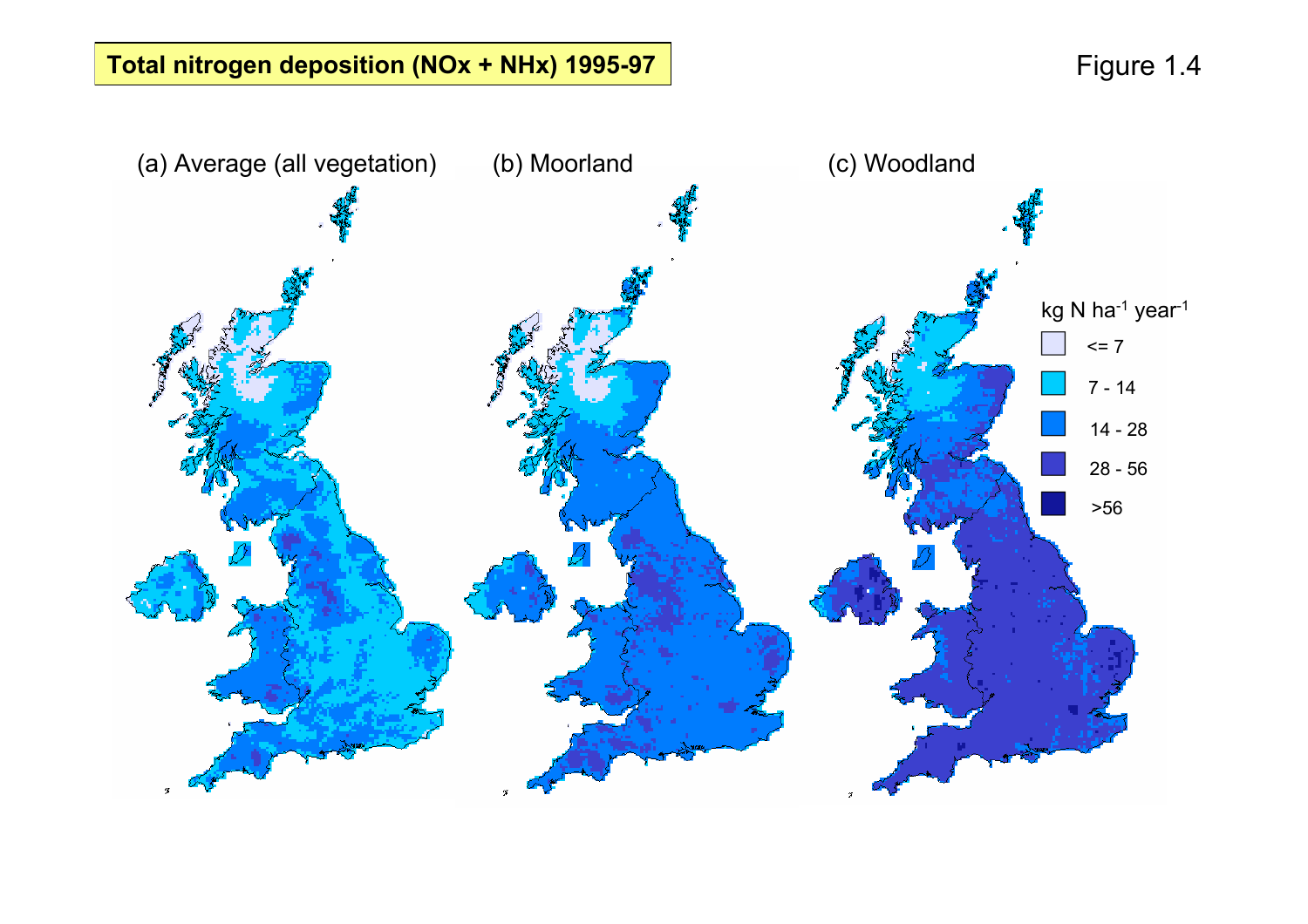Figure 1.5

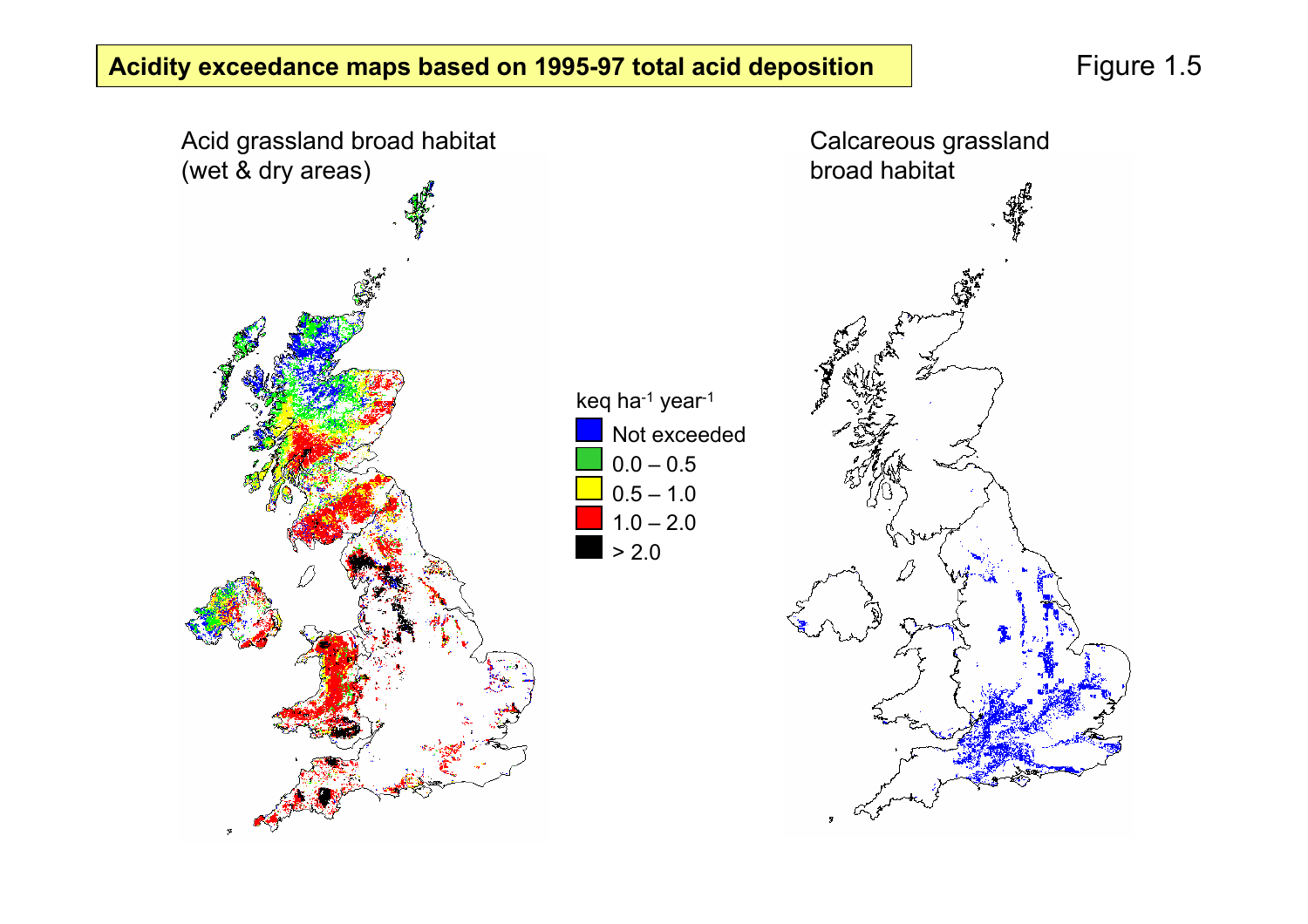Figure 1.6

#### **Acidity exceedance maps based on 1995-97 total acid deposition**

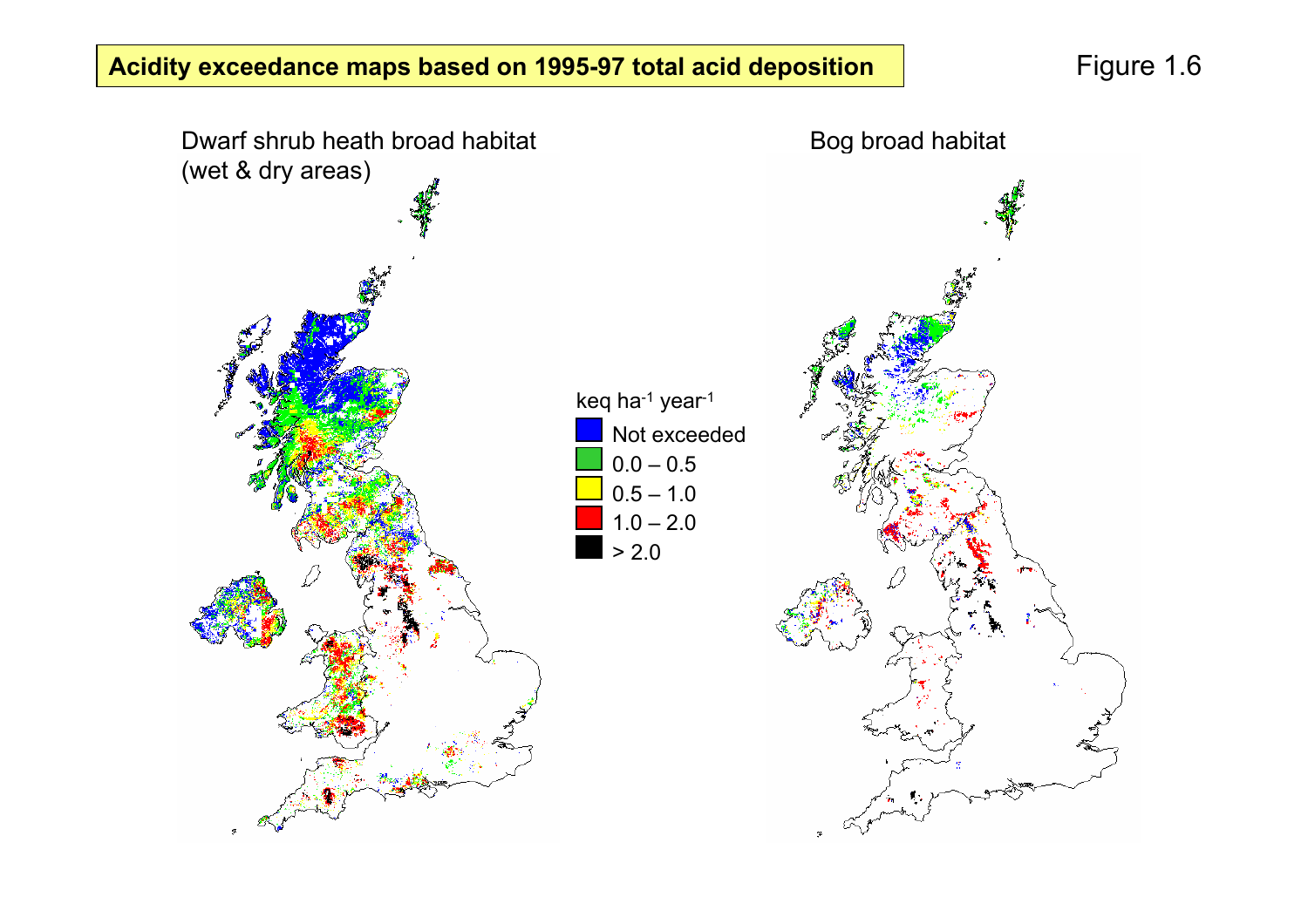**Acidity exceedance maps based on 1995-97 total acid deposition** Figure 1.7

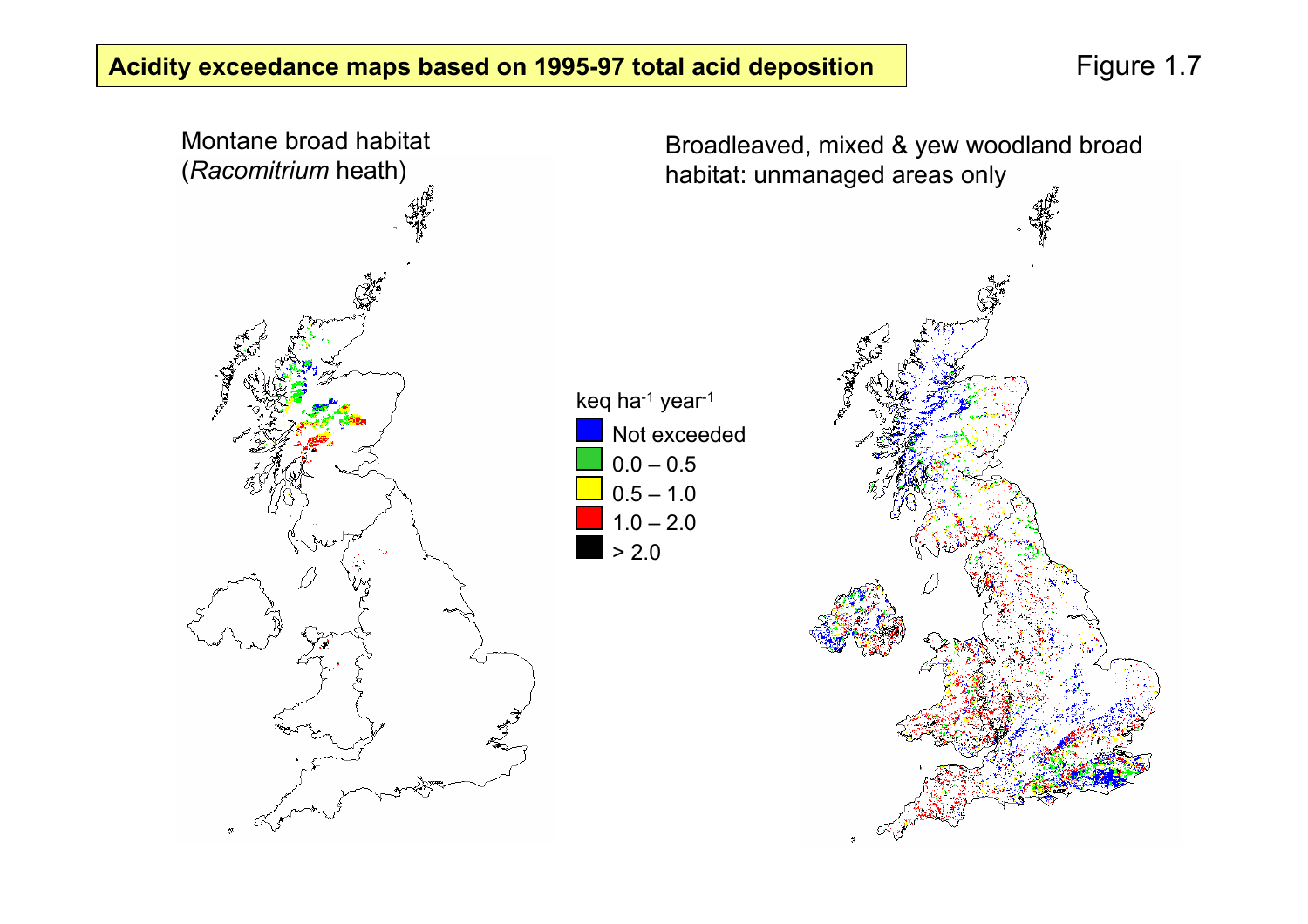#### **Acidity exceedance maps based on 1995-97 total acid deposition Figure 1.8**

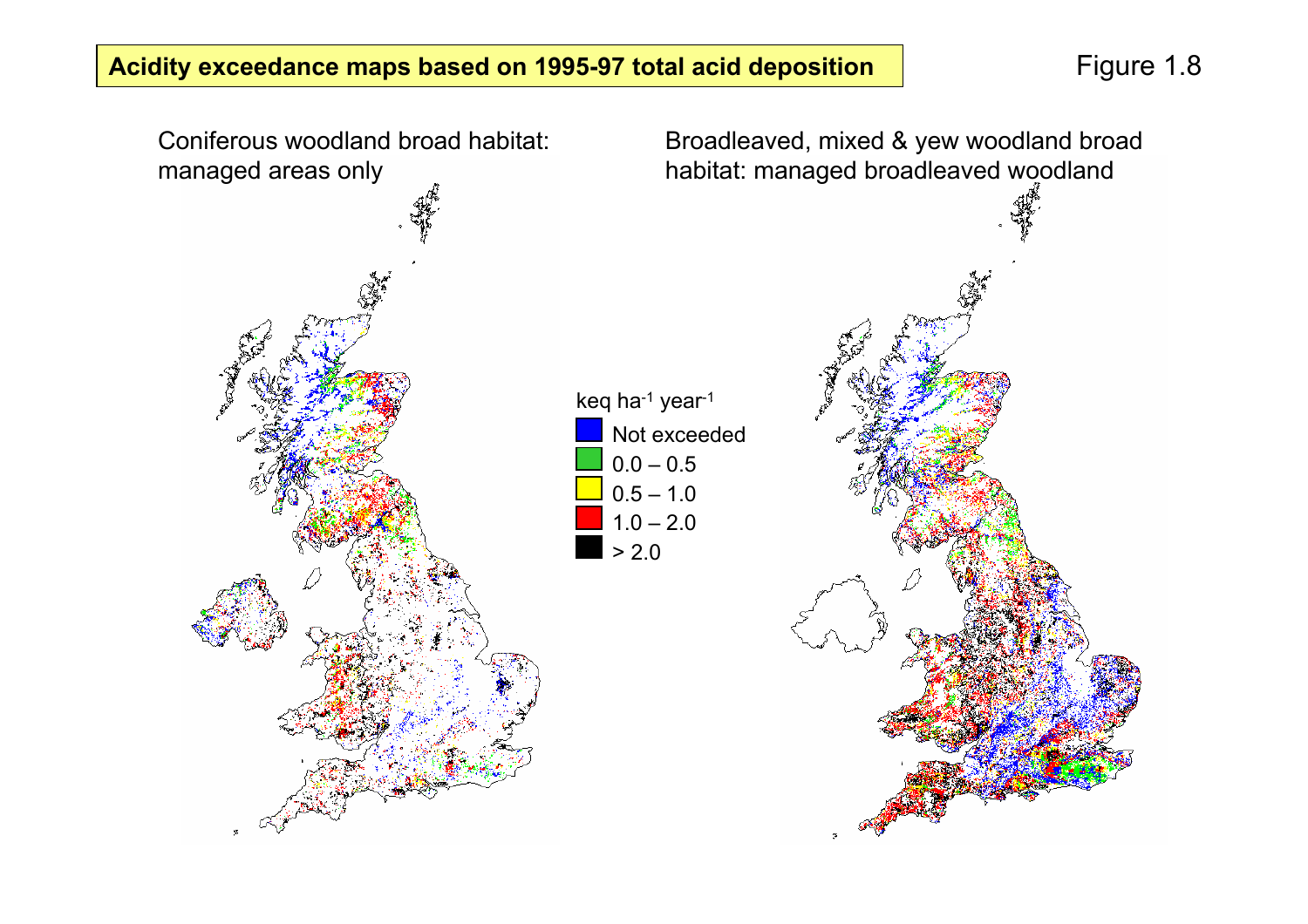## **Acidity exceedance map based on 1995-97 total acid deposition** Figure 1.9

Freshwaters (standing waters & streams) – 1163 selected sites only

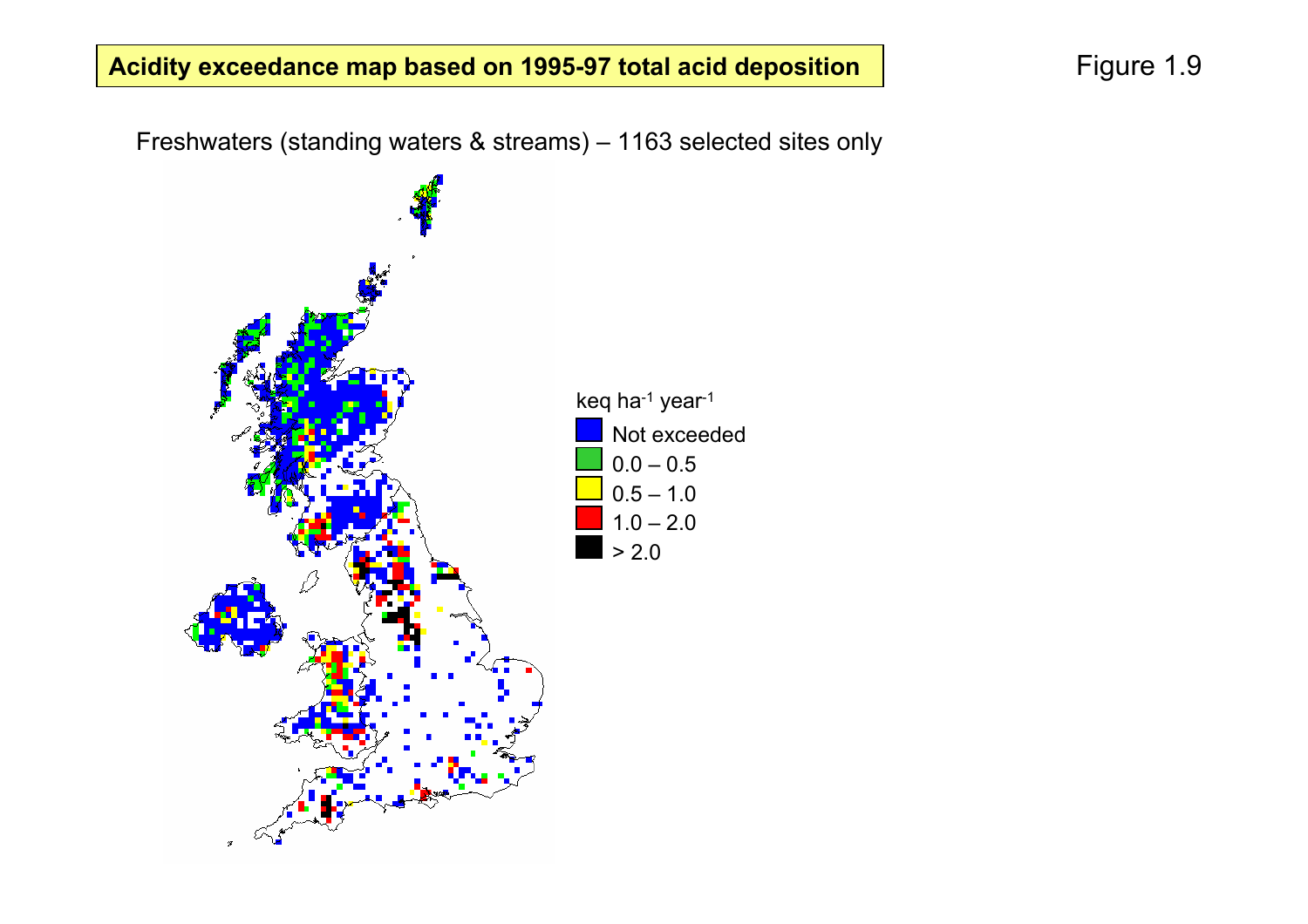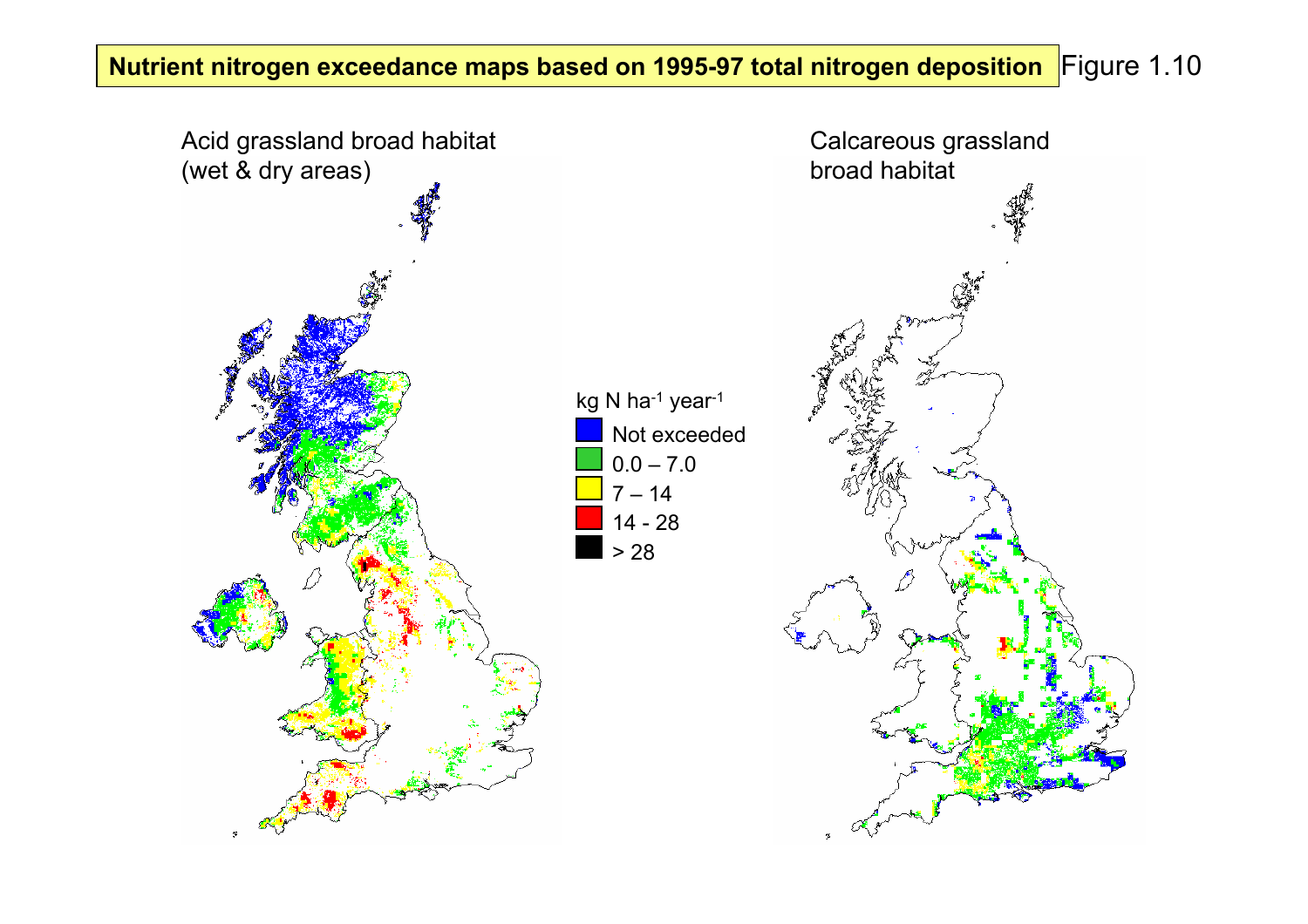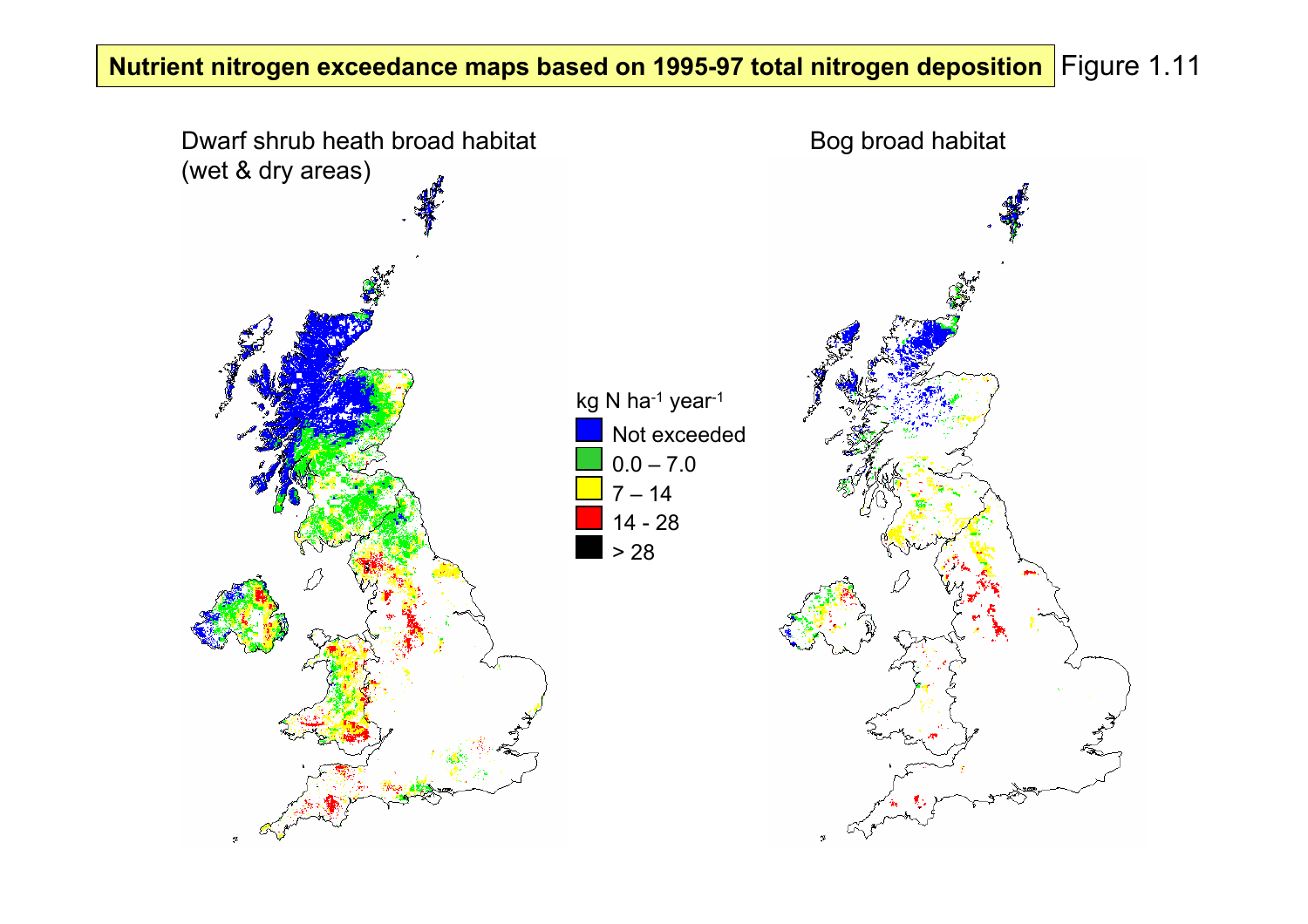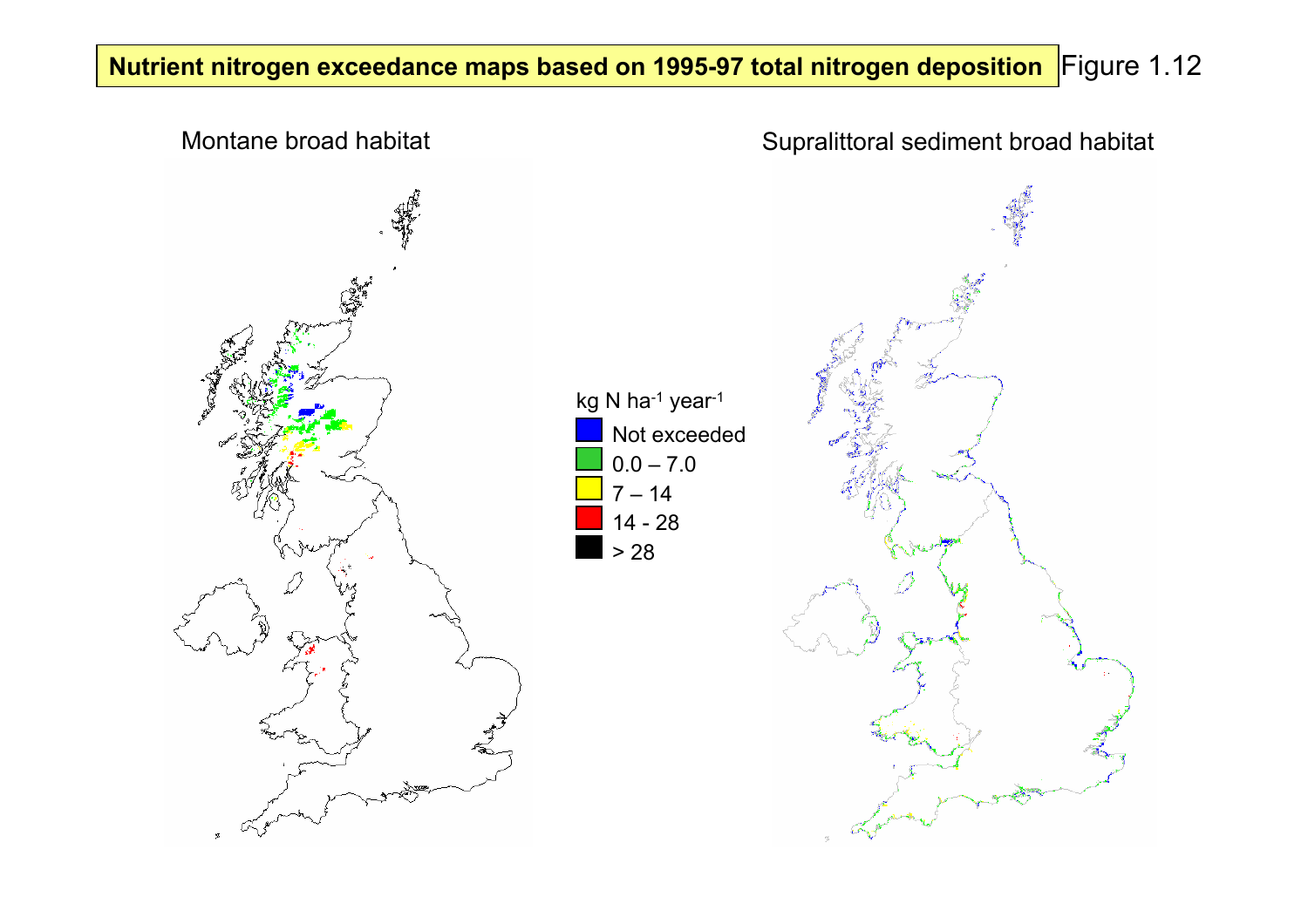